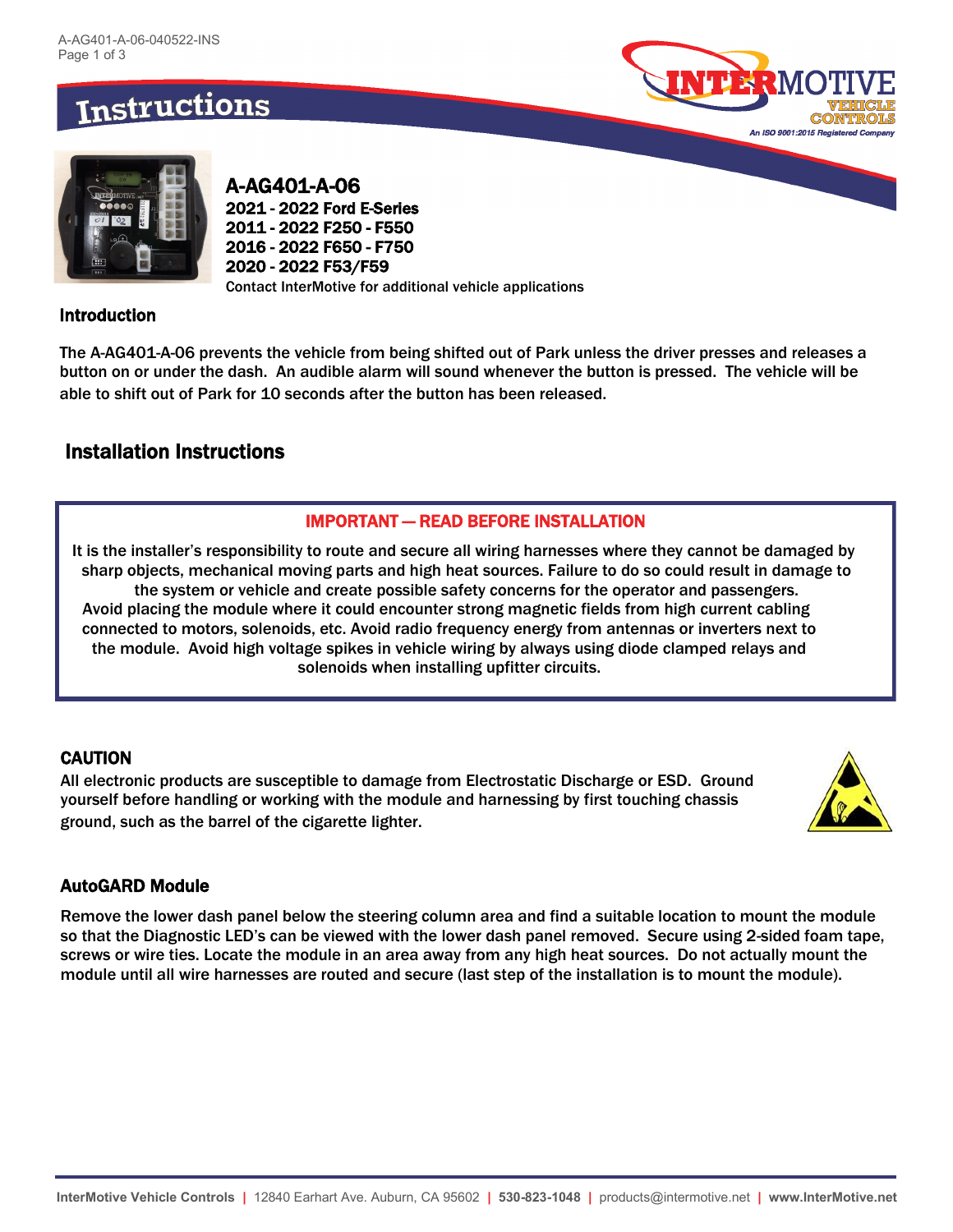# **Instructions**





# Shift Lock AutoGARD Switch Harness (Part #840-00151)

- 1. Drill a 0.500" inch hole in a location that is close enough to the shifter to be accessed with one hand while the other hand reaches the shifter.
- 2. Unplug the 2-pin Black connector from the harness and route the connector through the previously drilled hole.
- 3. Install the button in the hole.
- 4. Plug the mating Black connectors together and then plug the 4-pin Molex connector into the mating connector at the AutoGARD module.

### AutoGARD Shift Lock Harness (part #840-00168)

- 1. Remove the 3 screws from the lower half of the steering column cover.
- 2. Remove the clamp shell panels.
- 3. Unplug the solenoid connector and plug the mating connectors from the A-AG401-A-06 (part #840-00188) into the mate.
- 4. Unplug the tow haul connector and plug the mating connectors from the A-AG401-A-06 (part #840-00188) into the mate.
- 5. Plug the 10-pin Molex connector into the mating connector at the AutoGARD module.



### AutoGARD Operating Instructions

- 1. Ensure that the vehicle can not be shifted out of Park.
- 2. Press the previously installed button and confirm that an audible alarm is heard from the AutoGARD module.
- 3. Release the button and confirm that the vehicle can be shifted out of Park within 10 seconds of releasing the button.
- 4. Press and release the button and wait more than 10 seconds and confirm that the vehicle cannot be shifted out of Park.

### DO NOT PUT VEHICLE IN SERVICE IF IT DOES NOT PASS ALL OF THE ABOVE TESTS Contact InterMotive at 530-823-1048 for technical assistance.